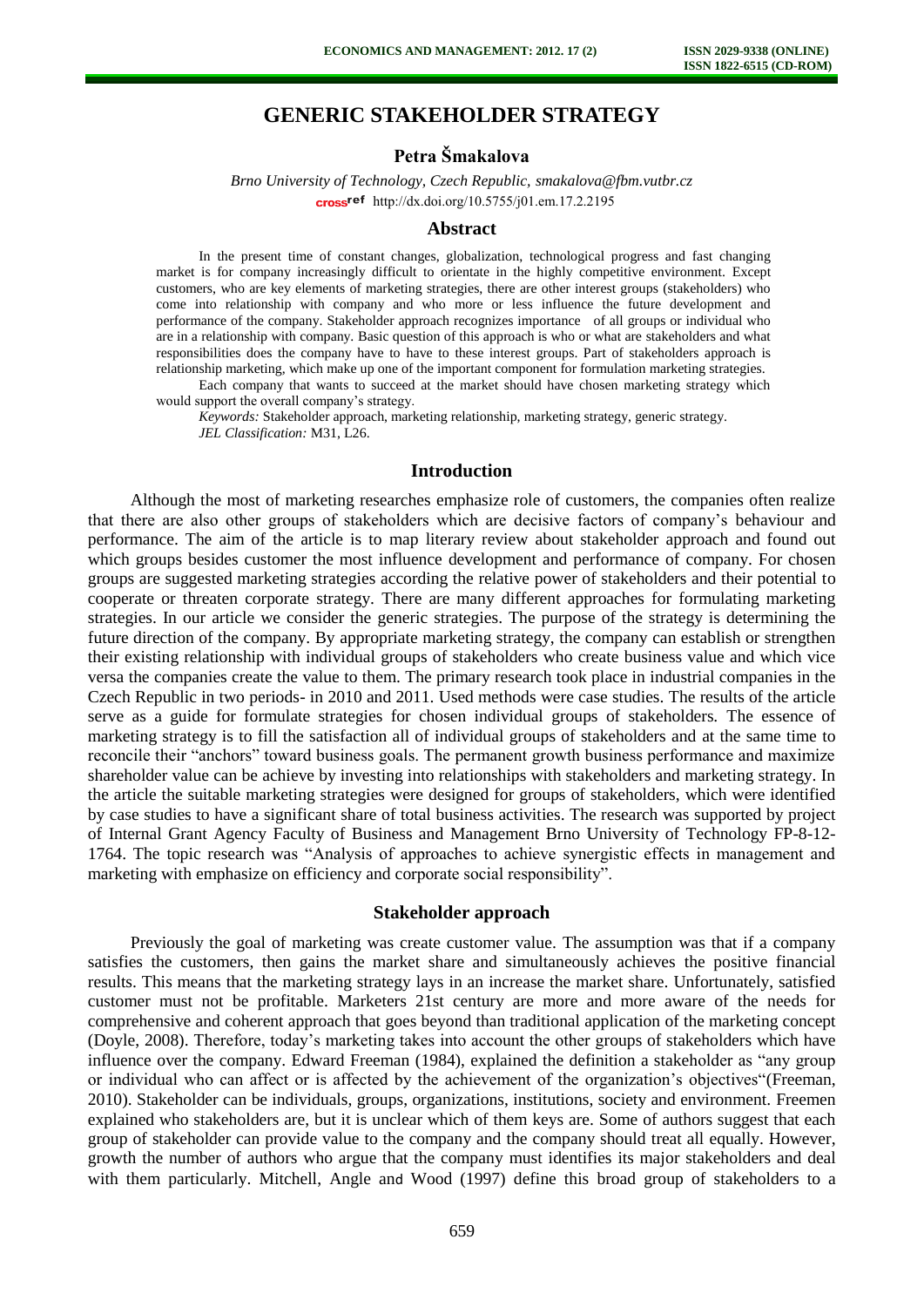narrower circle, called key stakeholders, who bear some risk in the form of capital investment, human, financial or other investments to the company (Grinstain & Goldman, 2011). There are included shareholders, customers, employees and government. Key stakeholders are created by those interest groups without theirs attendance the companies can not survival and which also create intangible asses to the companies. There are many possibilities according to classify the important stakeholders (León, 2007), but strength, legitimacy and urgency classified by Mitchell and Wood (1997) are considered for useful tools for strategy purpose (Maignan, 2008). Strength- ability of stakeholders to achieve the results, after which they desire. The strength comes of dependence on sources of environmental factors. Groups or individual can be stakeholders on the basis of theirs legitimacy. Legitimacy- is generally perceived that action of units is desirable or appropriate inside social norm, value, trusts and definitions. Urgency- helps to identify groups of stakeholders which require attention within a limited time (Mishra & Suar, 2010). Authors Anderson (1982), Freeman and Reed (1983) consider that the most important stakeholders are those without which the company cannot survive, or those who have legitimate claims, and thus require the urgent attention of the company (Angle et al., 1999, Mitchell et al., 1997; Grinstain & Goldman, 2011). Other authors Deshandé and Farley (1998), Lovett and MacDonald (2005) consider for significant the profit- produce stakeholders and these which bring revenue to company. There are including seven followings groups of stakeholders (Grinstein & Goldman, 2011):

- 1) Final consumers;
- 2) business buyers;
- 3) government agencies as buyers;
- 4) distribution system companies such as retailers and wholesalers;
- 5) stakeholders providing subsidies or grants such as government agencies;
- 6) investors/shareholder;
- 7) donors.

Authors Hilman and Keim (2001) say that depends on managers who decide about which groups of stakeholder are keys for the company. These key stakeholders create intangible assets which can be competitive advantage and therefore is need to company build good relationships (Hilman & Keim, 2001) with these stakeholders and maximize company's performance. Furthermore according to the authors Soriano, Torres and Rosalen (2009) is also necessary to identify stakeholders' needs and their expectations. By finding of stakeholders' needs and expectations has strategic importance for identify critical factor of success that is necessary for formulating of strategy (Soriano, Toress & Rosalen, 2009). Stakeholder approach highlights responsibility of managers towards shareholders of company. The responsibility builds over all another. By following this approach is goal of managers to maximize profit of company so that maximize benefits for shareholders and simultaneously maximize value for other stakeholders which the company comes into relationship with (Čásek, 2010). The approach of marketing in stakeholders approach lay on formulation of strategies for choosing right stakeholders, build relationship with them and build competitive advantage. Choosing the right stakeholder is very important, because some stakeholder does not have offer potential to create value or the cost of serving them exceeds the benefits they create or the company does not have the appropriate bundle of skills to serve them effectively (Doyle, 2008). There is need to maintain long relationship with chosen groups of stakeholder because loyal stakeholders make faster and more profitable growth of company.

#### **Stakeholder marketing strategy**

Managing relationships with customers and other important stakeholder makes the important part for formulating marketing strategy (Kanagal, 2008). Also author Das (2008) says that relationship marketing makes one of the important components for formulating marketing strategy. According to author Kanagal (2009) the relationship marketing makes element which is a part of marketing strategy and which helps to understand needs and wishes of stakeholders who are necessary for creating profitable exchange. The purpose of strategy is to determine the future directions of the company. There are many different approaches for formulating marketing strategy. Authors Soriano, Torres & Rosalen, (2009) are aware that depends on strategic orientation of company (focused at the market or particular group) and strategic behaviour (reactive and proactive) which strategy the company choose . One of possible approach is RDAP strategy, designed by Clarkson (1991) who identified four approaches. The strategies are following: reactive, defensive, accommodative and proactive strategy (Soriano, Torres & Rosalen, 2009). In a reactive strategy, the companies either fight against the problems of certain stakeholder or they ignore them (Carroll, 1979;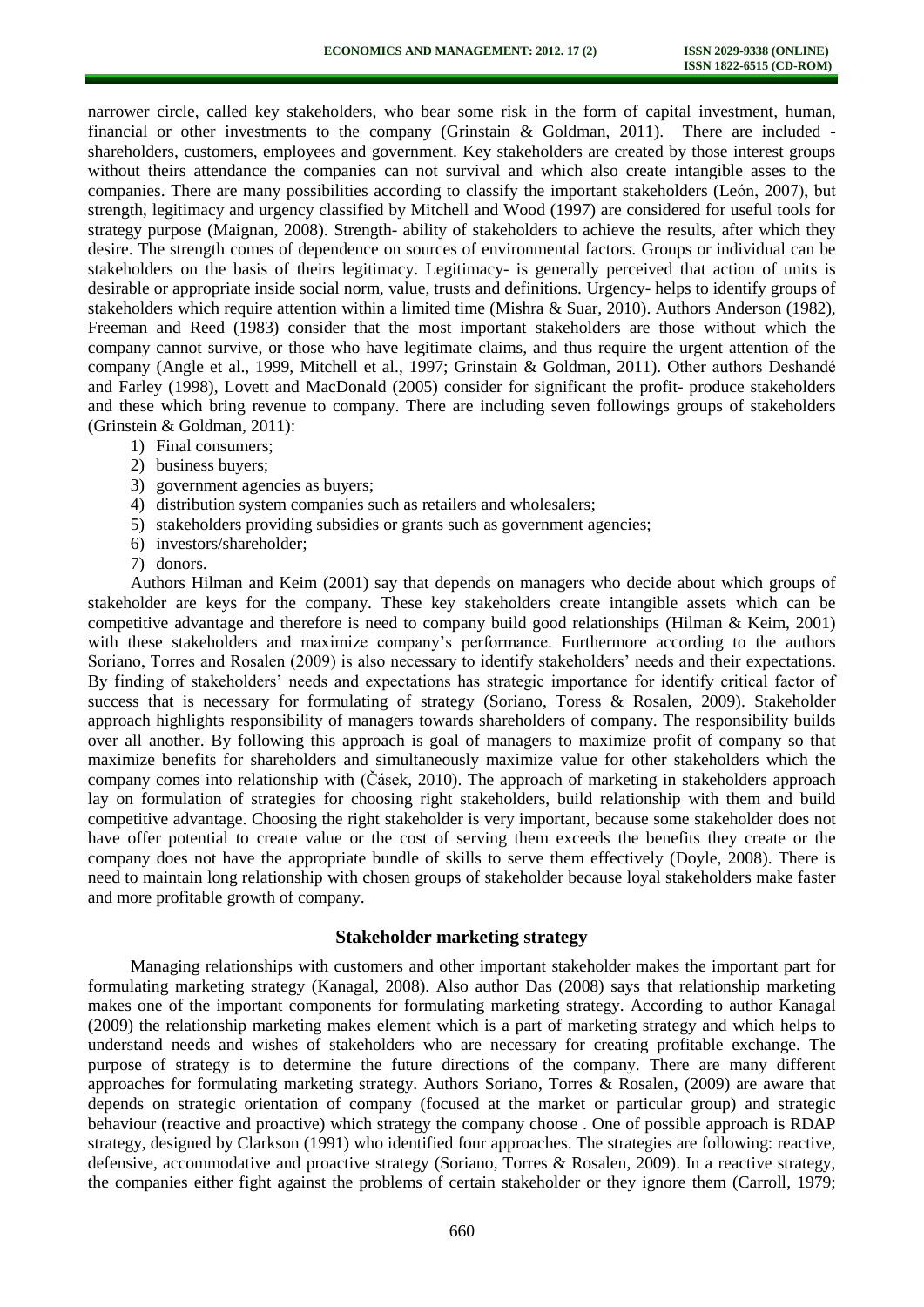Clarkson, 1991, 1995; Wartick and Cochran, 1985). A proactive strategy involves doing more than required to address stakeholder issues. In an accommodative strategy, a firm will be less active compared to the proactive state in addressing stakeholder issues. In a defensive strategy, a firm does only the legally minimum things to address stakeholder issues (Mishra & Suar, 2010). By authors Freeman (1984), Jeugensem (2002) and Savagem (1991) was discovered theoretical framework generalist focused strategies to relationships with stakeholders and their impact on the performance of the company (Mishra & Suar, 2010). According to Boone (2004) and Porter (1980) is generalist strategy is used in case then the companies are focused on boarder niche or the whole market- in our case on many different groups of stakeholders. Opposite focused strategy is used by firms in the case that companies are focused on narrow niche- in our case on several stakeholders. Authors Angle and Berman (1999) also confirm this thought, that the companies use the generalist strategy if they focus on whole market or on many stakeholders and the focused strategy the companies use if they focus on narrow niche at the market or on several stakeholders. The choice of strategy depends on if the company trades with big or small count companies/ market/ product. In context of managing importance stakeholder authors Grinstein and Goldman (2009) recommend to focus the view of company on generalist strategy, allowing transaction with big count of income and profit- produce stakeholders and spread out attention/ effort between them (Grinstein & Goldman, 2011).

By appropriate marketing strategy the company can establish or strengthen its relationships with particular groups of stakeholders which create value to the company and vice versa the company creates the value to them. It is clear that the value (something valuable, important or significant) will be different for particular groups of stakeholders. Each stakeholder assess the value of the company according to what the company brings to him and what he gains of the company's affect. The core of enterprise strategy is to fulfils satisfaction towards all groups of stakeholders and simultaneously harmonize their anchor toward the goals of the company (Šmakalová, 2010). By investing into relationship with stakeholder and marketing strategy the company can establish the permanent growth of performance of company. The purpose of the strategy is to determine the future direction of the company.

There are many different approaches for formulating marketing strategies. In our article we consider the generic strategies:

- **Offensive strategies** should be adopted if a stakeholder group has relatively high cooperative potential and relatively low competitive threat.
- **Defensive strategies** should be adopted if a stakeholder group has a relatively high competitive threat and relatively low cooperative potential.
- **Swing strategies** should be adopted if a stakeholder groups has a relatively low competitive threat  $\bullet$ and cooperative potential.
- **Hold strategies** should by adopted if a stakeholder groups has a relatively low competitive threat and cooperative potential.



**Figure 1.** Generic strategy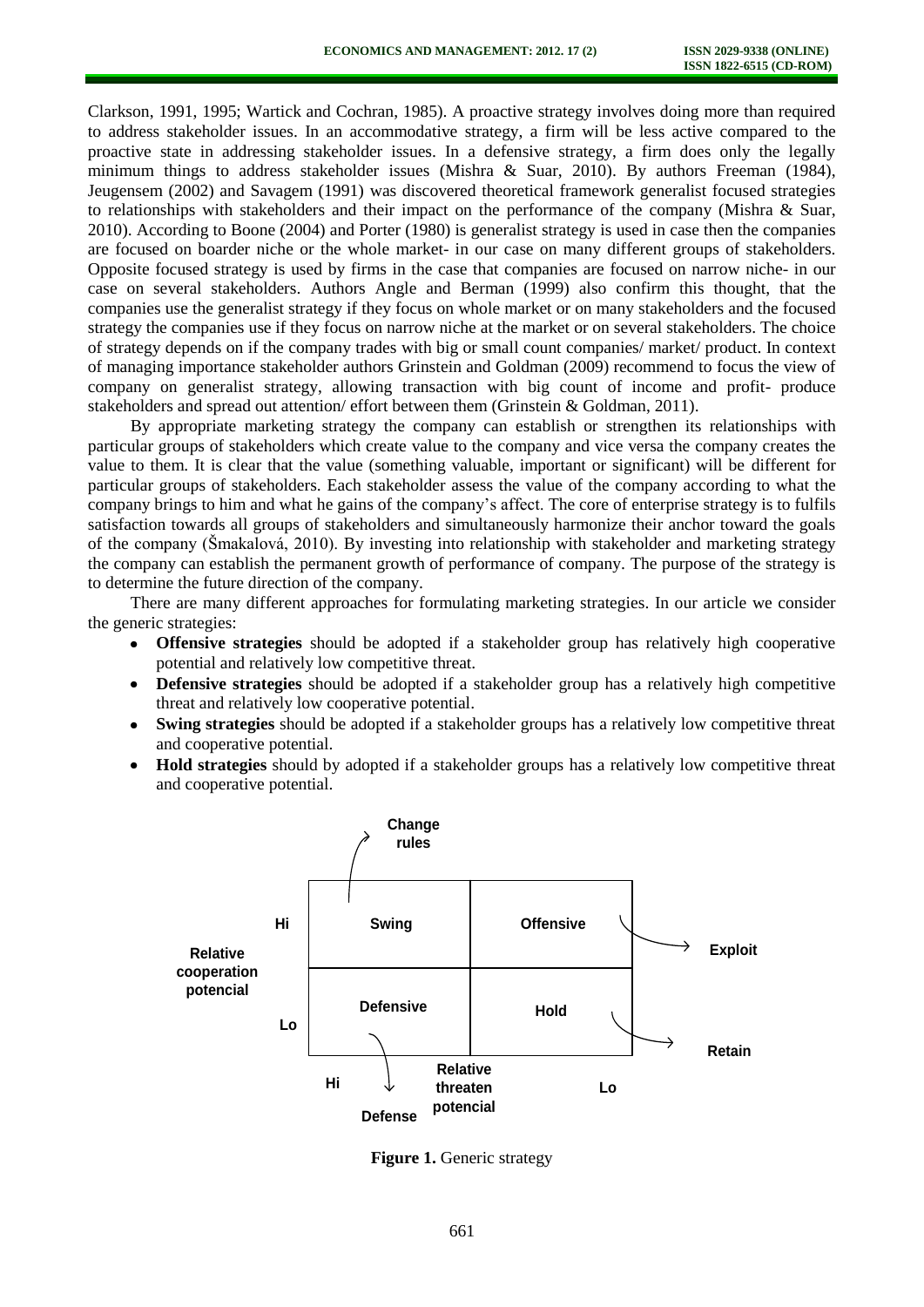### **Research results**

As the literature review shows, there is increasing emphasis on stakeholders approach therefore it is necessary to the companies create comprehensive and coherent approach to all groups of stakeholders which influence the company. On the bases of case studies which took place in industrial companies in the Czech Republic in two periods- in 2010 and 2011 was found out which groups of stakeholder are generally the most important.



**Figure 2.** The influence of particular groups of stakeholders on the development of company

The customers, suppliers, management, shareholders, competiters are key groups which the most influence the development and performance of the companies. As we can see on Figure 2 the influence of customers is getting smaller and contras the influence of management, shareholders, supliers and competitors are getting bigger. On the basis of case studies the particular groups of stakeholders were spread out in following strategies according the relative power of stakeholders and their potential to cooperate or threaten corporate strategy.

| <b>Stakeholders</b> | Influence [%] |      |                 | <b>Potential</b> |          |
|---------------------|---------------|------|-----------------|------------------|----------|
|                     | 2010          | 2011 | <b>Strategy</b> | cooperate        | threaten |
| Customers           | 92            | 77   | Swing           |                  |          |
| Suppliers           | 54            | 77   | Swing           |                  |          |
| Management          | 85            | 92   | Offensive       |                  |          |
| <b>Shareholders</b> | 69            | 85   | Offensive       |                  |          |
| Competitors         | 54            | 62   | Defensive       |                  |          |

**Table 1.** The influence of stakeholders and used strategy

The companies should adopted swing strategy for customers and supplier. These stakeholders can either helps or defends acitivities of companies therefore strategy for treatment with these stakeholder (customers, suppliers) should be lay in effort to change or at least influence rulers or decisions according to the company cooperate with stakeholders. The companie should control if the rulers, decisions are correct and try to maximize pozitive influece of stakeholders and minimalize their threat. The companies should adopted offensive strategy for management and shareholders. The companies should exploit the high cooperate potential of stakeholders by changing the beliefs about company, do somethig different or try to change the stakeholder's objetives. The companies should adopted defensive strategy for competitors. In this case it is better to keep this group of stakeholders for friends then enemies although the company has very small benefit from them. The company can influence this group by increasing awareness, keep the current program or can reduce the relationship with them and thus decrease the negative reset of company.

### **Conclusion**

The research was involved in 13 industry companies, the same size and from the same area of the Czech Republic in two periods- 2010 and 2011. It was confirmed that except customers there are other groups of stakeholders which are more a more important of development and performance of companies.